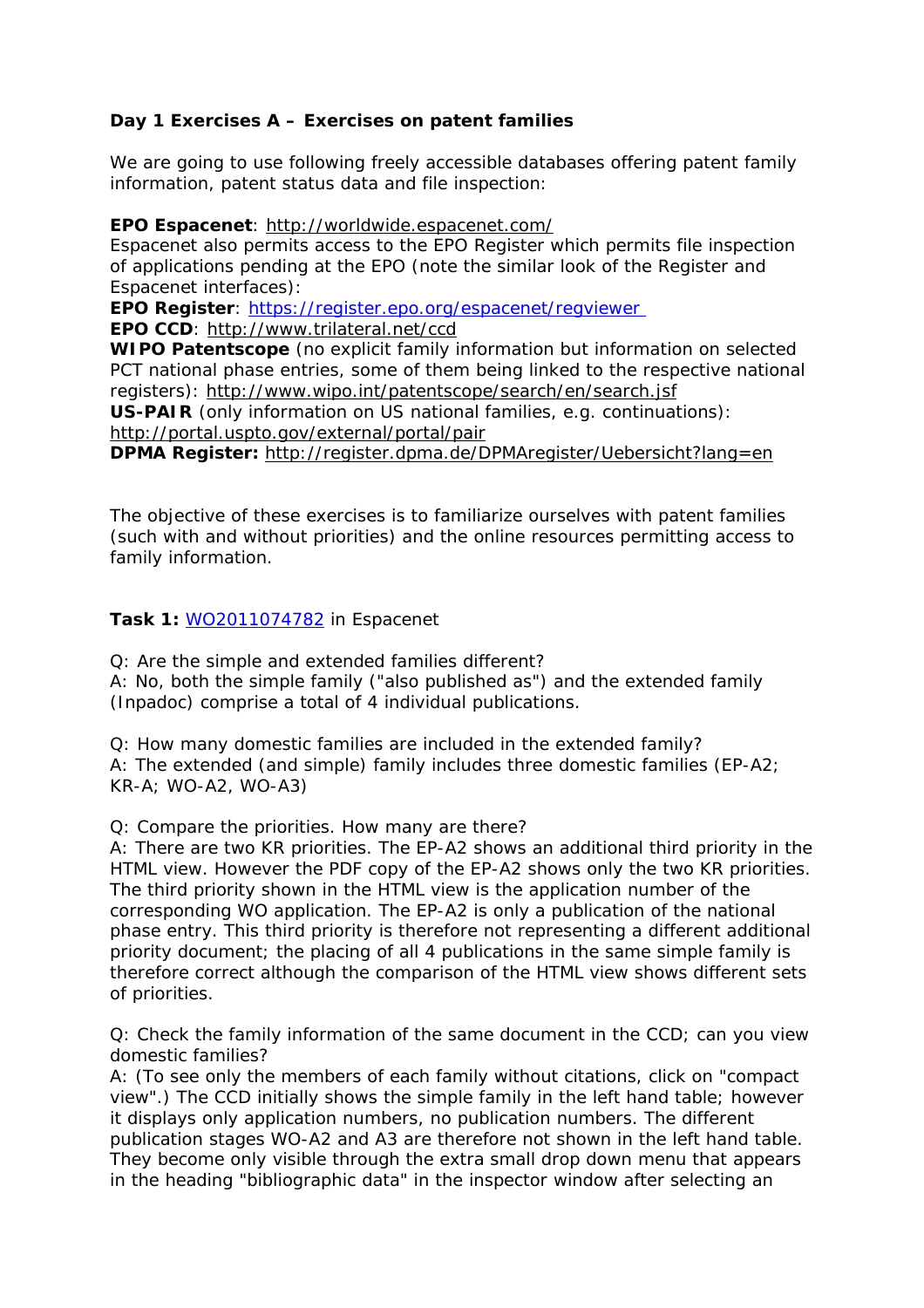application number in the left hand table. This extra drop down menu appears always if the domestic family associated with the selected application number has more than one member. Thus, the domestic families can only be viewed by subsequently clicking on each application number in the simple family. Espacnete therefore more easily permits the spotting of publications of granted applications.

## **Task 2:** [DE19833712](http://worldwide.espacenet.com/publicationDetails/biblio?DB=EPODOC&II=0&adjacent=true&locale=en_EP&FT=D&date=19990128&CC=DE&NR=19833712A1&KC=A1) in Espacenet

Q: How many domestic families are included in the extended (Inpadoc) family of DE19833712 ?

A: To see all domestic families, view the Inpadoc family in Espacenet. 5 domestic families are shown: DE-A1/B4, FR-A1/B1, 2x JP-A/B2, US-A1/B2; i.e. there is one additional JP domestic family in comparison to the simple family.

Q: Which domestic family is not part of the simple family and why?

A: The domestic family comprising JP 2007304109 A & JP 4179389 B2; compare the Inpadoc family with the equivalents shown under "also published as" (i.e. the simple family), or see the family information in the CCD. This domestic family claims the additional priority JP20070178418.

Q: How many domestic families are therefore included in the simple family of DE19833712?

A: 4 domestic (DE, FR, JP, US), see the field "also published as".

Q: How many family members has the extended family, including all domestic family members, and the simple family?

A: The extended family has 10 (DE-A1, DE-B4, FR-A1, FR-B1, 2x JP-A, 2x JP-B2, US-A1, US-B1) and the simple has 7 members, respectively; when one mentions the number of family members, one usually means all publications, including the subsequent ones included in each domestic family; the CCD however counts domestic families when indicating the family size.

Q: How many JP national families are there in the extended family?

A: Just one national family but two domestic JP families; both domestic families are linked through the priority of the older JP application which is claimed for the younger JP application and therefore build a national family.

Q: The FR-B1 publication is not shown as a member of the simple family of the DE-A1 document. Is this correct?

A: No, it appears to be a data error. The priorities of the FR-A1 and therefore also of the FR-B1 are identical to the two priorities of the DE-A1 document. The same error occurs when you view the simple family of the US-A1 and the JP-A; the FR-B1 is always missing.

Q: Check the family information of the same document in the CCD; how can you tell that the extended and simple families are different?

A: The left hand table initially shows the simple family of the document searched. The lower line of the left hand table however reads "simple families: 2" which means that the extended family of the document searched comprises two different simple families. To get the extended family you need to click on link "Get all family members" which has to read as 'Get all Inpadoc family members'.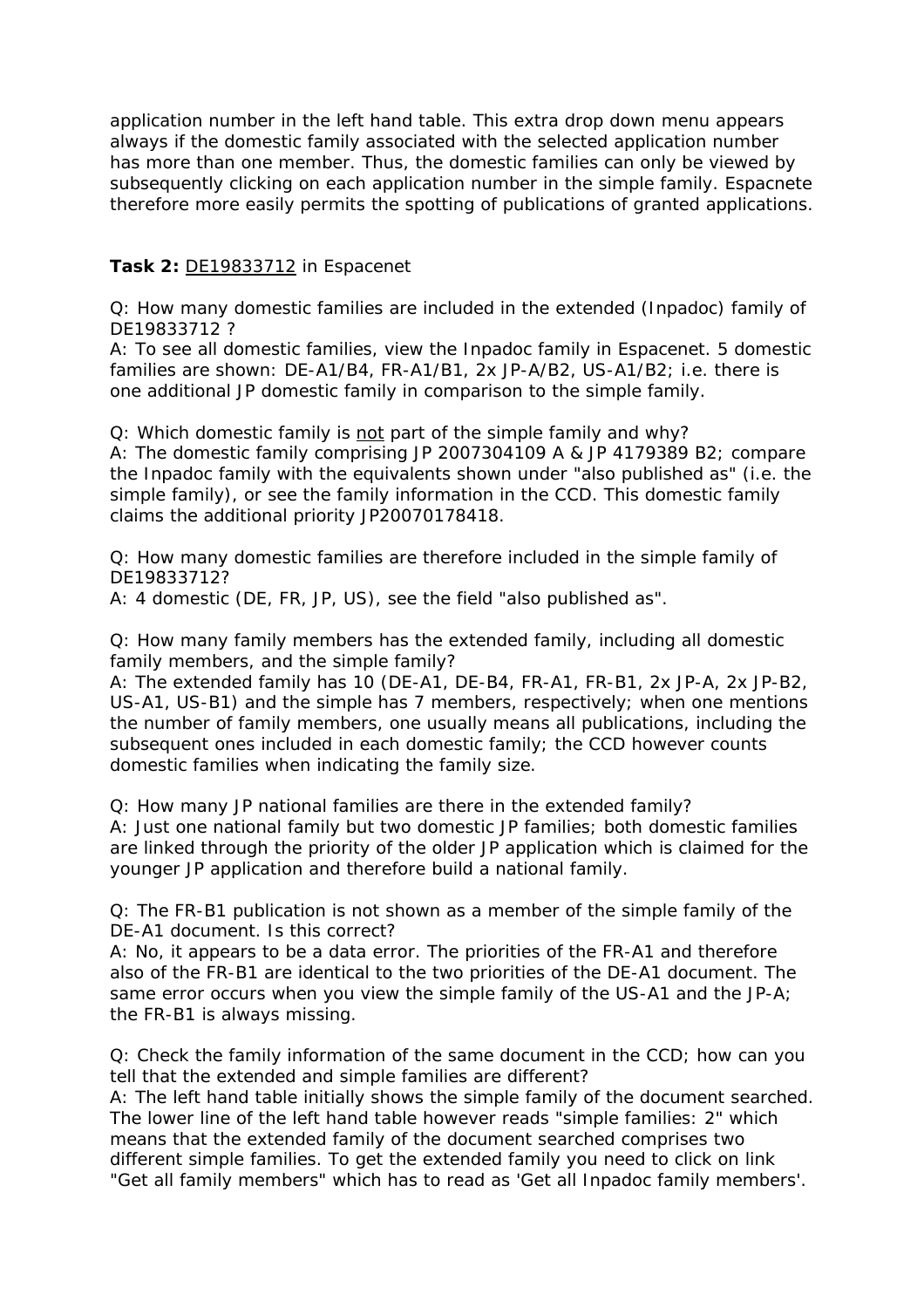After clicking this button the left hand table includes all application numbers belonging to the extended (Inpadoc) family. In this view, the simple families comprised by the extended family are separated by "+" signs. If you want to see all domestic families included in the extended family you have to select "Sort by country"; note that, with this sorting, simple families are not displayed.

## **Task 3:** [DE102004051671A1](http://worldwide.espacenet.com/publicationDetails/biblio?DB=EPODOC&II=0&adjacent=true&locale=en_GB&FT=D&CC=DE&NR=102004051671A), [AU5314899A](http://worldwide.espacenet.com/publicationDetails/biblio?DB=worldwide.espacenet.com&II=0&ND=3&adjacent=true&locale=en_EP&FT=D&date=20000207&CC=AU&NR=5314899A&KC=A), [US6565803,](http://worldwide.espacenet.com/publicationDetails/biblio?CC=US&NR=6565803B1&KC=B1&FT=D&ND=3&date=20030520&DB=EPODOC&locale=en_EP) in Espacenet and CCD

Q: Check the size of the families. Can you count or guess how big the Inpadoc families are? Are the simple families smaller or equal in size?

A: The family size is indicated for the Inpadoc families in the left upper corner of Espacenet; and the lower line of CCD.

**DE102004051671A1**: The simple and extended family are of same size (7 domestic families).

**AU5314899A**: This example illustrates that there may be very big extended families:

- simple family: 16 (15) domestic families - Inpadoc family: 144 domestic families (according to Espacenet) 47 simple families (according to the CCD; error may occur when retrieving al members)

Note that there are two EP domestic families which constitute one national family (subsequent publications being part of a particular domestic family need to have the same application number; here, application numbers are different). Note that two AU family members have almost the same application number, except for a "D" appended in one of them. That may be a typo and the total number of domestic families would then be 15.

Many extensions, i.e. big simple families comprising many domestic families, are evidence that these inventions are commercially quite important and have a global market. That is typical for medicines.

Family members of such huge extended families which belong to different simple families may relate to different inventions that only have the area of technology in common:

- e.g., AU6158700A, which is not part of the simple but the extended family of AU…899A, refers to a vaccine for prostate cancer while AU..899A refers to a composition and method for diagnosis and therapy of prostate cancer; - note that AU..700A also has additional applicants, and claims 11 different priorities while AU..899A claims 8 different priorities. Both applications have not a single of these priorities in common, i.e. both applications are not in the same complex family.

**US6565803**: This is an example for an apparent data error. It shows that family information should not be used without checking its plausibility.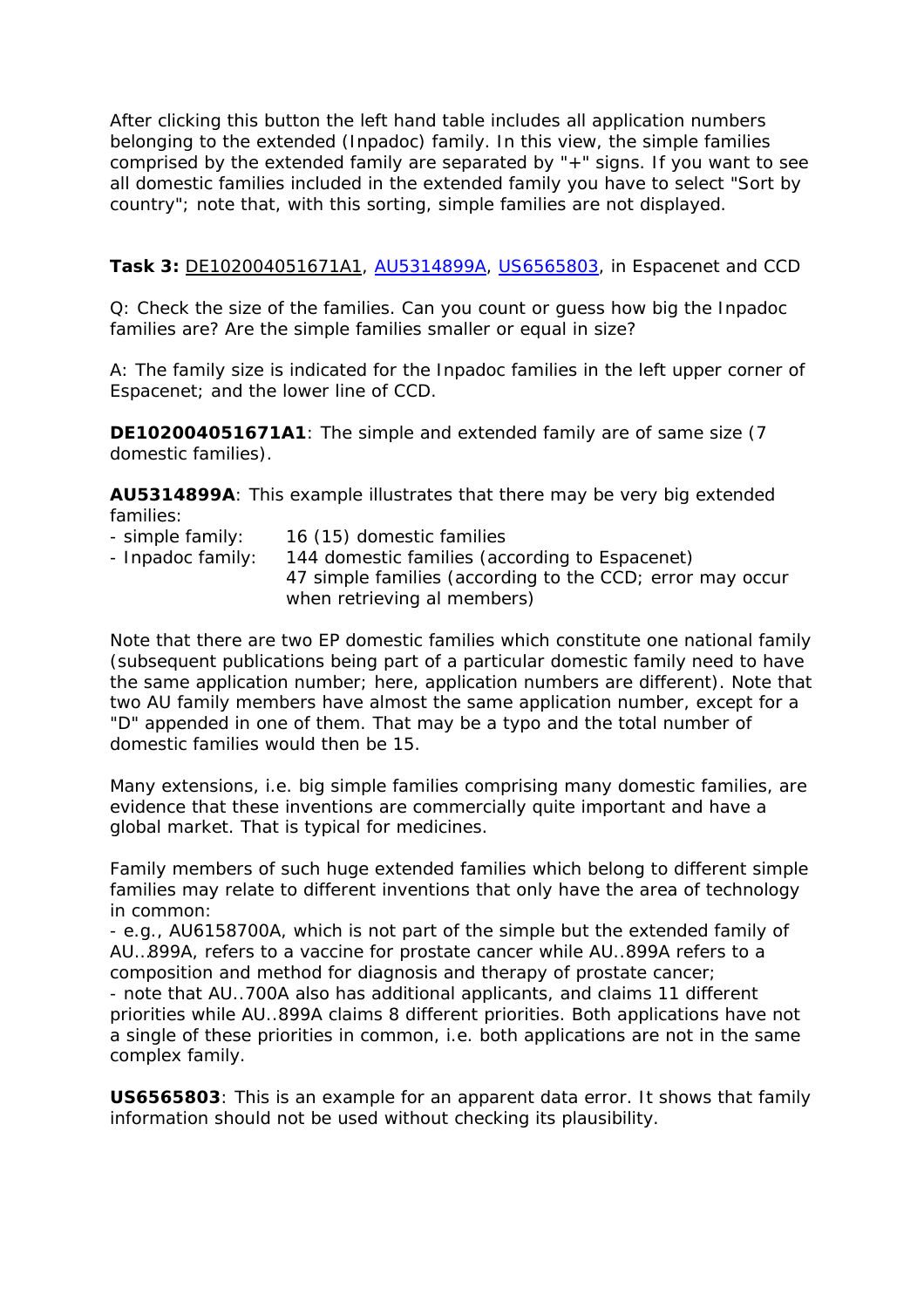The simple family comprises 14 domestic families according to Espacenet. According to CCD it comprises only 7 domestic families. Family members from HK, IL, JP, MX, NZ WO are missing here.

When searching the document in CCD, it is initially estimated that there are only 3 simple families in the extended family. After retrieving the extended family the exact number of 201 simple families is shown. When sorting the CCD display according countries, the extended family seams to comprise, e.g., 199 (!) Australian domestic families. In the Espacenet view of the extended family, these AU domestic families have different titles, different applicants and different inventors though they are all in the medical field. It is not straightforward to analyze the reason for that; but most likely a data error like a mistyped priority number has occurred and linked many different applications into the same extended family.

# **Task 4:** [WO2007008499](http://worldwide.espacenet.com/publicationDetails/biblio?DB=EPODOC&II=0&ND=3&adjacent=true&locale=en_EP&FT=D&date=20070118&CC=WO&NR=2007008499A1&KC=A1)

Q: Check the titles of the Inpadoc family members; what do you notice? A: The Inpadoc family is much bigger than the simple family (domestic families), however partly due to a data error. Some titles are quite different ("Zosuquidar,…"; "Content presentation optimizer"); the inventions appear to be in quite different areas of technology (compare the IPC codes). This is another sample for data errors that sometimes occur; different inventions are mixed, most likely because of a typo in a priority information; note also the various inventor names.

# **Task 5: Sample of technical family ("Nargileh")**

This is a real case. The patent office of "O" received an application from a foreign inventor in English language for which no priority was claimed. The foreign nationality of the applicant and the submission of the application in English are indicators that the application may have been filed elsewhere and that examination results may be available.

Inventor name: SHRAIBER Michael Title: Tobacco cartridge for narghiles Drawing:



Q: Check whether there are similar applications which constitute a **technical family** together with the "O" application. Search for the inventor name Shraiber.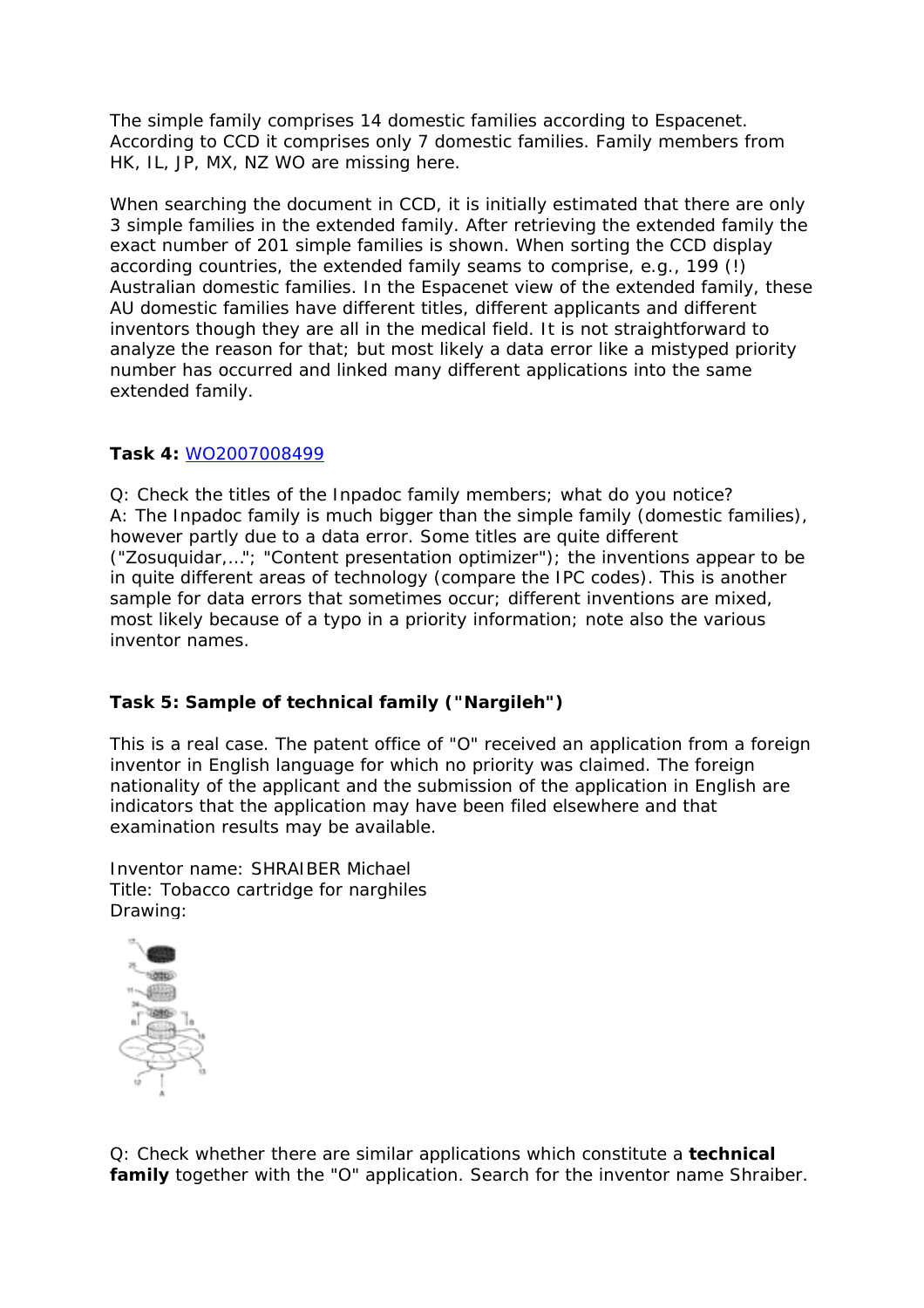A: A short Espacenet search for the inventor name Shraiber returns several applications with similar titles. Subsequent comparison of drawings shows that the application filed with "O" is similar to an application filed with the USPTO which was granted by the USPTO on 17.8.2010 as [US7775218B2](http://worldwide.espacenet.com/publicationDetails/biblio?CC=US&NR=7775218B2&KC=B2&FT=D&ND=4&date=20100817&DB=worldwide.espacenet.com&locale=en_EP). Furthermore, an EP patent [EP1702525B1](http://worldwide.espacenet.com/publicationDetails/biblio?DB=EPODOC&II=0&ND=3&adjacent=true&locale=en_EP&FT=D&date=20060920&CC=EP&NR=1702525A1&KC=A1) belonging to the same simple family was granted and published on 28.10.2009, i.e. almost one year earlier.

For those applications the inventor used his first name Mickey instead of Michael, which he used for filing with "O". However, since both names are similar and since the title is similar you needed to check all the drawings and other parts of the application (not included here) which then confirm their identity.

When you search both first and given name ("SHRAIBER Michael") as inventor name you would not find the proper documents. You would find only the other similar applications filed in AU, CA, MA and MY where he used the name Michael. They are also relevant but less interesting since no patent was granted and no search report is available. Moreover, these applications also appear to be identical with the US application, but they were filed without claiming the US priority. Most likely Shraiber filed there the same application that he filed in "O".

#### **Task 6: More technical families**

Q: The table below represents real cases of applications filed with the patent office of "X" for which "X" requested support by WIPO's ICE service. "X" provided the below table including the title, applicant and inventor names. Priorities were not claimed in "X". Are there technical families for these applications?

| Title                                 | Applicant                 | Inventor(s)                       |
|---------------------------------------|---------------------------|-----------------------------------|
| Method for making betel nut flavor    | Liu, Yen-Hsun             |                                   |
| chewing gum                           |                           |                                   |
| Il-17ra-il-17rb antagonists and uses  | AMGEN INC                 | 1) BUDELSKY ALISON L              |
| thereof                               |                           | 2) COMEAU MICHAEL R               |
|                                       |                           | 3) Tocker Joel                    |
| Liposome composition                  | Eisai R & D Management    |                                   |
|                                       | Co., Ltd                  |                                   |
| Insecticidal polymermatrix Comprising | Vestergaard Frandsen SA   |                                   |
| PBO and DM                            |                           |                                   |
| Pumping device                        | DJERASSEM Le Bemadjiel    |                                   |
| Audio decoder an decoding             | Laboratories licensing    |                                   |
| method using efficient down           | Corporation; and Dolby    |                                   |
| mixing                                | International AB          |                                   |
| A Screw capable of                    | TAIWAN SHAN YIN           |                                   |
| rapidly drilling and cutting          | INTERNATIONAL CO.,LTD     |                                   |
| Mesoionic pesticides                  | E.I. DU PONT DE NEMOURS   | <b>PAHUTSKI THOMAS FRANCIS JR</b> |
| A fan system with light               | <b>ALPHA HOME</b>         |                                   |
| assembly and emergency power          | <b>APPLIANCES SDN BHD</b> |                                   |
| supply                                |                           |                                   |

A: The search for applicant names and titles is straightforward. The below table indicates if and which family members exist; it provides evidence that the vast majority of applications filed in developing countries by foreign applicants without the claiming of a foreign priority are members of a technical family and that relevant patent information is accessible through the internet free of charge: